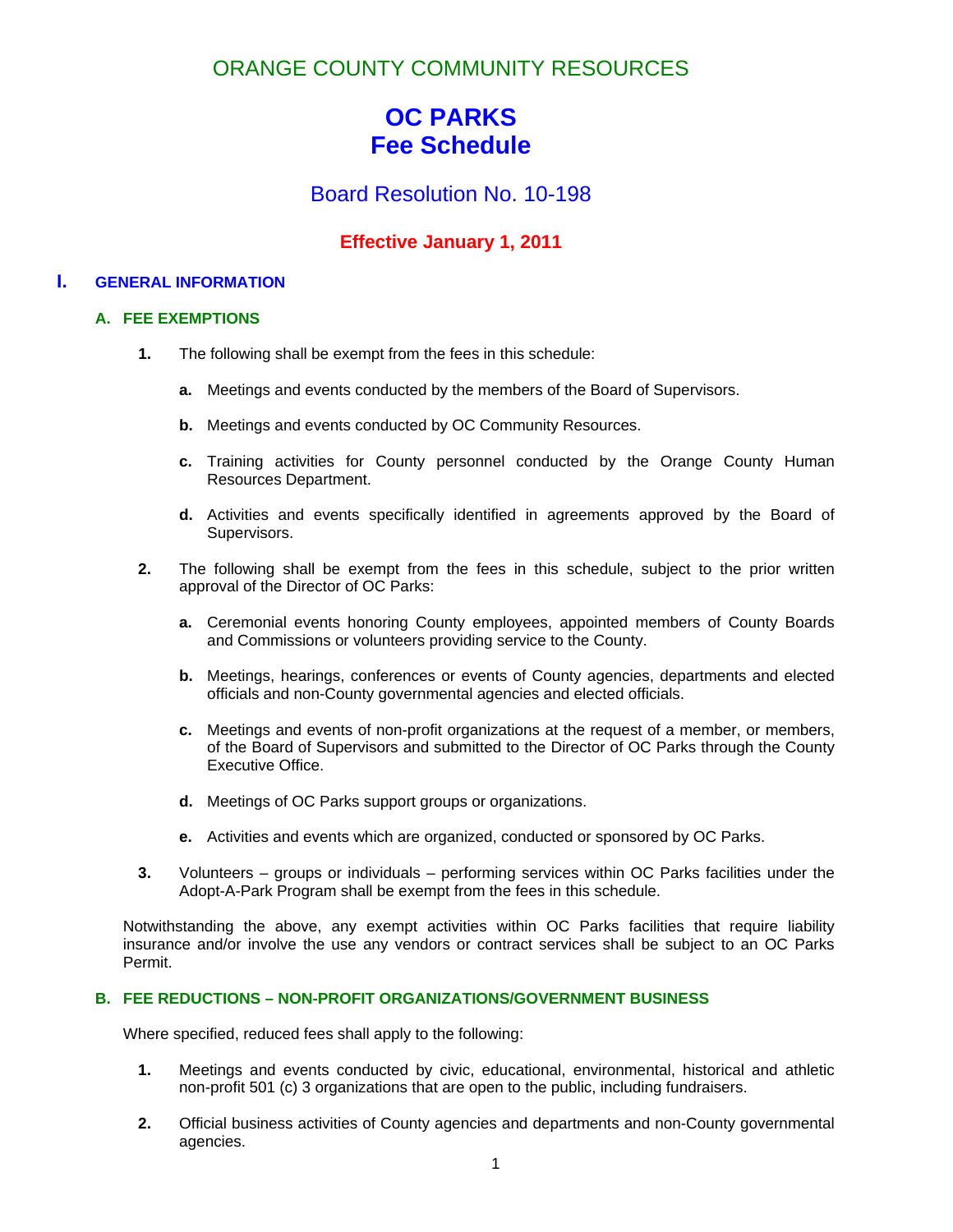Notwithstanding the above, any reduced-fee activities within OC Parks facilities that require liability insurance and/or involve the use of any vendors or contract services shall be subject to an OC Parks Permit.

# **C. OC PARKS PERMIT**

All activities and events that require liability insurance and/or involve the use of any vendors or contract services shall be subject to an OC Parks Permit. The cost of an OC Parks Permit shall be in addition to the applicable fees provided for in this schedule.

# **D. ALCOHOLIC BEVERAGE FEE**

The Board of Supervisors by resolution has authorized alcoholic beverages to be served in conjunction with events at certain OC Parks and OC Dana Point Harbor facilities and locations, subject to issuance of an OC Parks Permit and compliance with Special Provisions established by the Director of OC Parks or the Director of OC Dana Point Harbor.

As of the effective date of this Fee Schedule, facilities authorized to allow alcoholic beverages are:

- Carbon Canyon Regional Park: Group Picnic Area No. 12
- Clark Regional Park:
	- Hawks Point Group Picnic Area/Interpretative Center
- Craig Regional Park: Ted Craig Picnic Area
- Irvine Regional Park:

 Group Picnic Area No. 2/Former Regional Park Operations Headquarters Building

- Laguna Niguel Regional Park: Large Group Shelter
- Mason Regional Park: Group Picnic Area No. 6
- Mile Square Regional Park: Camp Sycamore
- O'Neill Regional Park:
	- Nature Center/Conference Center Complex/Arboretum
- Orange County Zoo
- Santiago Oaks Regional Park:
	- Conference Center/East Patio and Lawn/Nature Center
- Wieder Regional Park: Interpretative Center
- Yorba Regional Park: Group Picnic Area No. 5
- Aliso and Wood Canyons Wilderness Park:
	- Office Picnic Area/Orange Coast Watershed Environmental Center
- Caspers Wilderness Park:
	- Nature Center/Owl and Quail Group Area
- Laguna Coast Wilderness Park: Nix Nature Center
- Riley Wilderness Park: Nature Center
- Upper Newport Bay Nature Preserve: Muth Interpretive Center
- Modjeska Nature Preserve: Howard House
- Irvine Ranch Open Space: Augustine Staging Area
- Salt Creek Beach: North Shore Event Area
- Old County Courthouse
- Irvine Ranch Historic Park
- Heritage Hill Historic Park
- Key Ranch Historic Park
- Arden Modjeska Historic House and Gardens
- OC Sailing and Events Center

Events where alcoholic beverages are permitted to be served shall be subject to an **Alcoholic Beverage Fee**. The Alcoholic Beverage Fee shall cover the cost of a security person being present during the period of alcoholic beverage service. The security person shall be provided by OC Parks or OC Dana Point Harbor.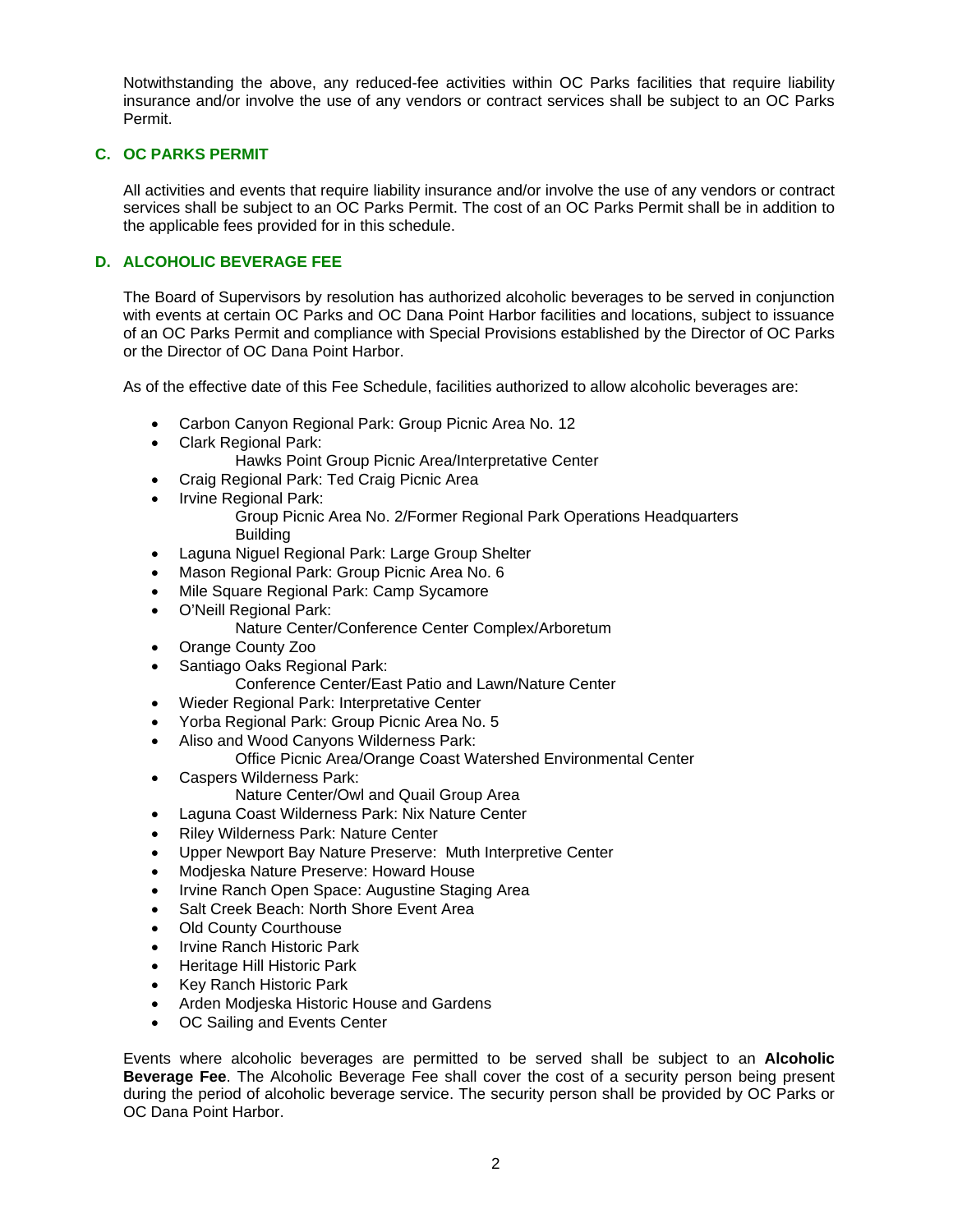**The minimum Alcoholic Beverage Fee** for alcoholic beverage service shall be **\$250.00**. The minimum fee shall cover up to five hours of alcoholic beverage service, inclusive of set-up and shutdown. **Additional hours** of alcoholic beverage service shall be charged at **\$50.00 per hour**.

# **E. STAFF OVERTIME**

When activities and events occur outside the normal staffing hours for an OC Parks and OC Dana Point Harbor facility, staff overtime charges shall apply. **Staff overtime charges** are **\$75.00 per hour** per staff member.

### **F. SECURITY DEPOSIT**

A security deposit, where applicable, shall be collected to cover the cost of damage, extraordinary clean-up, storage, additional hours or staff overtime. The deposit shall be as follows:

| Events without alcoholic beverage service: | \$300.00 |
|--------------------------------------------|----------|
| Events with alcoholic beverage service:    | \$500.00 |

| Sports Field Use     |                            |
|----------------------|----------------------------|
| Youth Leagues        | \$100.00/per league season |
| <b>Adult Leagues</b> | \$250.00/per league season |
| All Others           | \$60.00/per field          |

Security deposits shall be refunded after the event, season or use, less any incurred charges.

#### **G. REFUNDS**

 Refund policies shall be established by the Director of OC Parks and/or the Director of OC Dana Point Harbor.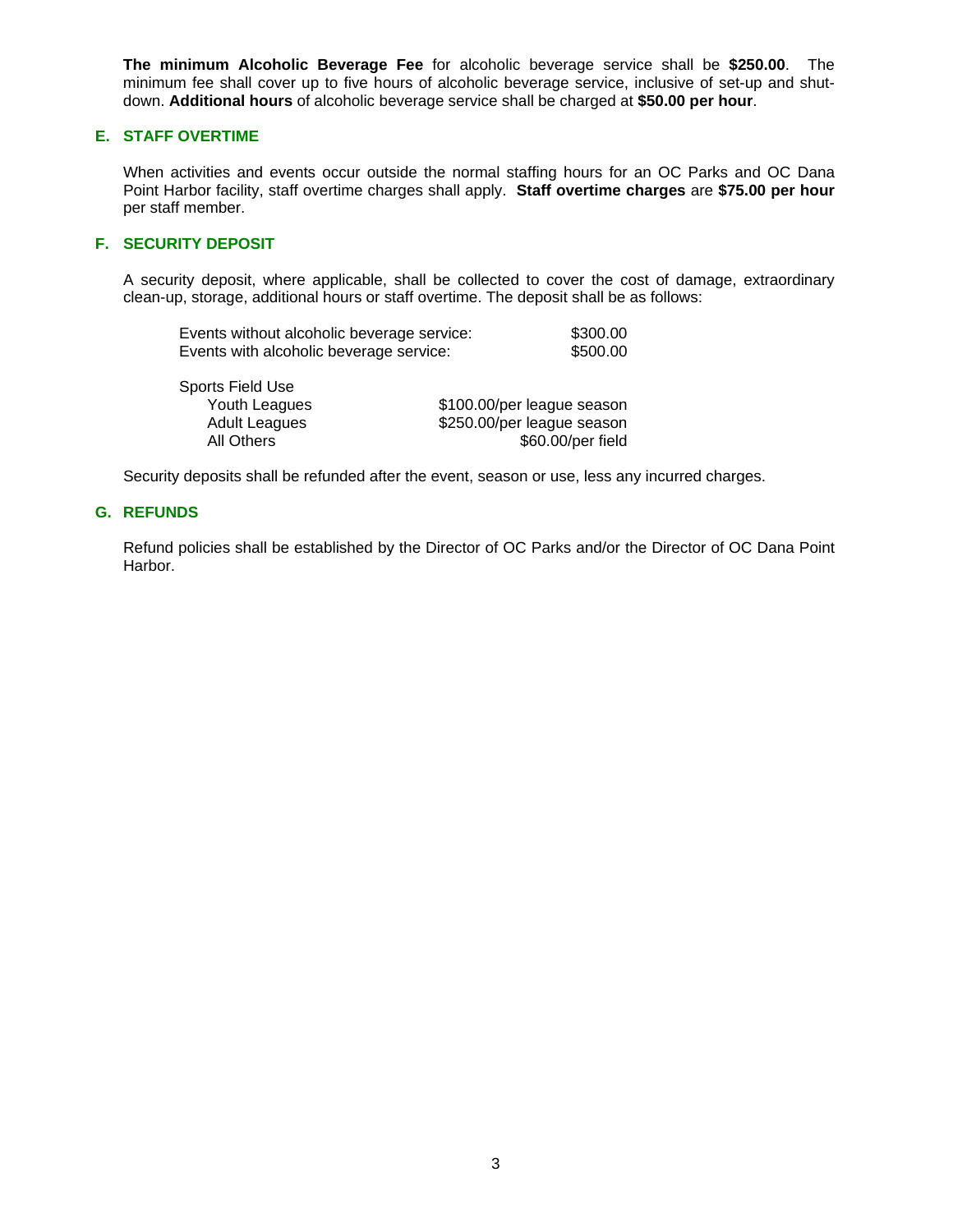# **II. GENERAL FEES**

# **A. MOTORIZED VEHICLE ENTRY AND PARKING FEES**

#### **1. Motorized Vehicle Entry Fees – Regional Parks with Entrance Booths**

# **a. Personal Vehicles**

|    |                                                               | Monday - Friday<br>Saturday - Sunday<br>Holidays/Special Occasions*<br>*by park, as determined by the Director of OC Parks                                                                                                                                               | \$3.00<br>\$5.00<br>up to \$15.00* |
|----|---------------------------------------------------------------|--------------------------------------------------------------------------------------------------------------------------------------------------------------------------------------------------------------------------------------------------------------------------|------------------------------------|
|    |                                                               | b. Buses (commercial non-school)                                                                                                                                                                                                                                         | \$30.00/day                        |
|    |                                                               | c. School Buses (on school business)                                                                                                                                                                                                                                     | No Fee                             |
| 2. |                                                               | Parking Fees - per motorized vehicle                                                                                                                                                                                                                                     |                                    |
|    | а.                                                            | Regional Parks with "Pay and Display" Machines                                                                                                                                                                                                                           |                                    |
|    |                                                               | Monday - Sunday<br>Vehicles with Disabled License Plates or Parking Placard                                                                                                                                                                                              | \$3.00<br>No Fee                   |
|    |                                                               | b. County Beaches with "Pay and Display" Machines                                                                                                                                                                                                                        |                                    |
|    |                                                               | Monday - Sunday<br>Vehicles with Disabled License Plates or Parking Placard                                                                                                                                                                                              | \$1.00/hour<br>No Fee              |
| 3. | Annual Pass Fees - for motorized vehicle entry and/or parking |                                                                                                                                                                                                                                                                          |                                    |
|    | а.                                                            | Regional Parks with Entrance Booths and "Pay and Display" Machines Only                                                                                                                                                                                                  |                                    |
|    |                                                               | Regular<br>Senior/Disabled<br>For people 60 years of age or older - based on State Driver License or other<br>identification.<br>For Disabled people - based on State Vehicle Code or California State Parks Pass.                                                       | \$55.00<br>\$35.00                 |
|    |                                                               | b. County Beaches Only                                                                                                                                                                                                                                                   |                                    |
|    |                                                               | Regular<br>Senior/Disabled<br>For people 60 years of age or older - based on State Driver License or other<br>identification.<br>For Disabled people - based on State Vehicle Code or California State Parks Pass.                                                       | \$55.00<br>\$35.00                 |
|    | с.                                                            | <b>Both Regional Parks and County Beaches</b>                                                                                                                                                                                                                            |                                    |
|    |                                                               | Regular<br>Senior/Disabled<br>For people 60 years of age or older - based on State Driver License or other<br>identification.<br>For Disabled people - based on State Vehicle Code or California State Parks Pass.<br>Distinguished Veteran (per California State Parks) | \$80.00<br>\$50.00<br>No Fee       |

For veterans with a 50% or higher service-connected disability or who were held as prisoners of war or who are recipients of the Congressional Medal of Honor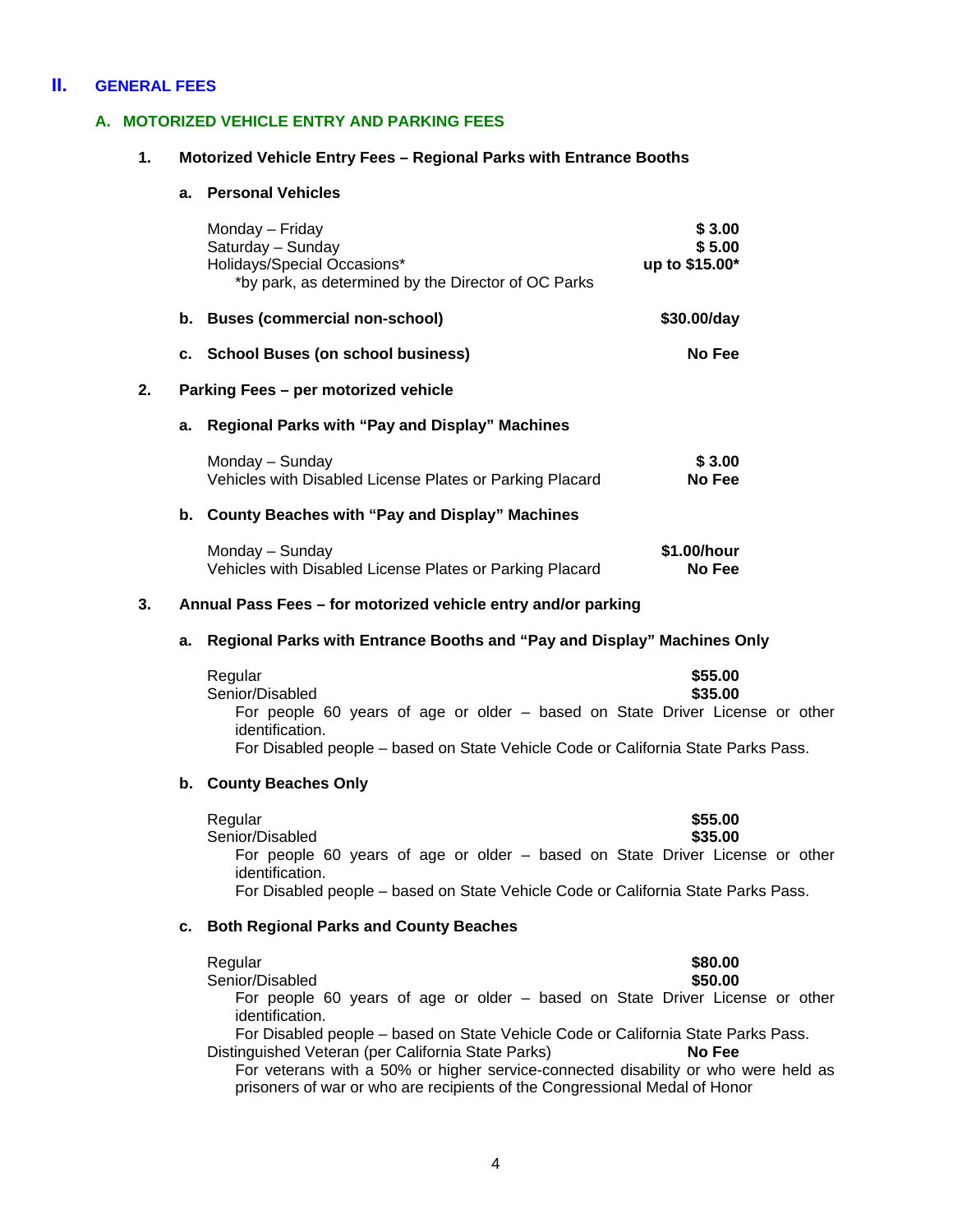**All non-programmable calendar-year annual passes shall be discounted by 50% between August 1 and December 31 each year; programmable annual passes shall be in effect for a full year from the date of issuance.** 

**4. Sports Season Pass (Programmable Card) \$15.00/sport season** 

#### **B. CAMPING FEES**

**1. Individual Campsite – per night/per single RV, car or truck (with or without towed nonmotorized vehicle); maximum of eight people per site.** 

**Reservations are not required; however, when reservations are made, full payment of the Regular or Senior/Disabled fees for the entire reserved stay is required at the time the reservation is confirmed.** 

| Regular                                                                         | \$20.00                                                                            |
|---------------------------------------------------------------------------------|------------------------------------------------------------------------------------|
| Senior/Disabled                                                                 | \$15.00                                                                            |
|                                                                                 | For people 60 years of age or older based on State Driver License or other         |
| identification.                                                                 |                                                                                    |
| For Disabled people based on State Vehicle Code or California State Parks Pass. |                                                                                    |
| Distinguished Veteran (per California State Parks)                              | No Fee                                                                             |
|                                                                                 | For veterans with a 50% or higher service-connected disability or who were held as |
| prisoners of war or who are recipients of the Congressional Medal of Honor      |                                                                                    |
| Utility hook-ups                                                                | \$6.00                                                                             |

Second motorized vehicle (RV, car or truck) at campsite **\$ 5.00** 

**2. Group Campsites – per night** 

**Reservations are required; payment of 25% of the fee is required at the time a reservation is confirmed; the full fee amount is required no later than 30 days prior to the date of the reservation; otherwise, the reservation will be cancelled.** 

| <b>Group Campsite</b>               | <b>Organized Youth Groups*</b> | <b>All Others</b>         |
|-------------------------------------|--------------------------------|---------------------------|
|                                     |                                |                           |
| <b>Caspers Wilderness Park</b>      | <b>Per Group Campsite</b>      | <b>Per Group Campsite</b> |
| <b>San Juan Meadows</b>             |                                |                           |
| A                                   | \$180.00                       | \$360.00                  |
| в                                   | \$120.00                       | \$240.00                  |
| C, D                                | \$150.00                       | \$300.00                  |
| <b>Owl and Quail</b>                | \$150.00                       | \$300.00                  |
| <b>O'Neill Regional Park</b>        | <b>Per Group Campsite</b>      | <b>Per Group Campsite</b> |
| <b>Hickey Creek</b>                 |                                |                           |
|                                     | \$120.00                       | \$240.00                  |
| 1, 2, 3<br>4                        | \$75.00                        | \$150.00                  |
|                                     |                                |                           |
| <b>Sycamore Flat</b>                |                                |                           |
| A, B                                | \$120.00                       | \$120.00                  |
| C                                   | \$75.00                        | \$150.00                  |
| D                                   | \$240.00                       | \$400.00                  |
|                                     |                                |                           |
| <b>Mile Square Regional</b><br>Park | <b>Per Number of Campers</b>   |                           |
| <b>Camp Sycamore</b>                | 20 or Less: \$50.00            | N/A                       |
|                                     | 21 to 40: \$75.00              |                           |
|                                     | Over 40: \$100.00              |                           |
|                                     |                                |                           |

\*Sponsored by a recognized organization (e.g., Boy Scouts, YMCA, schools, churches)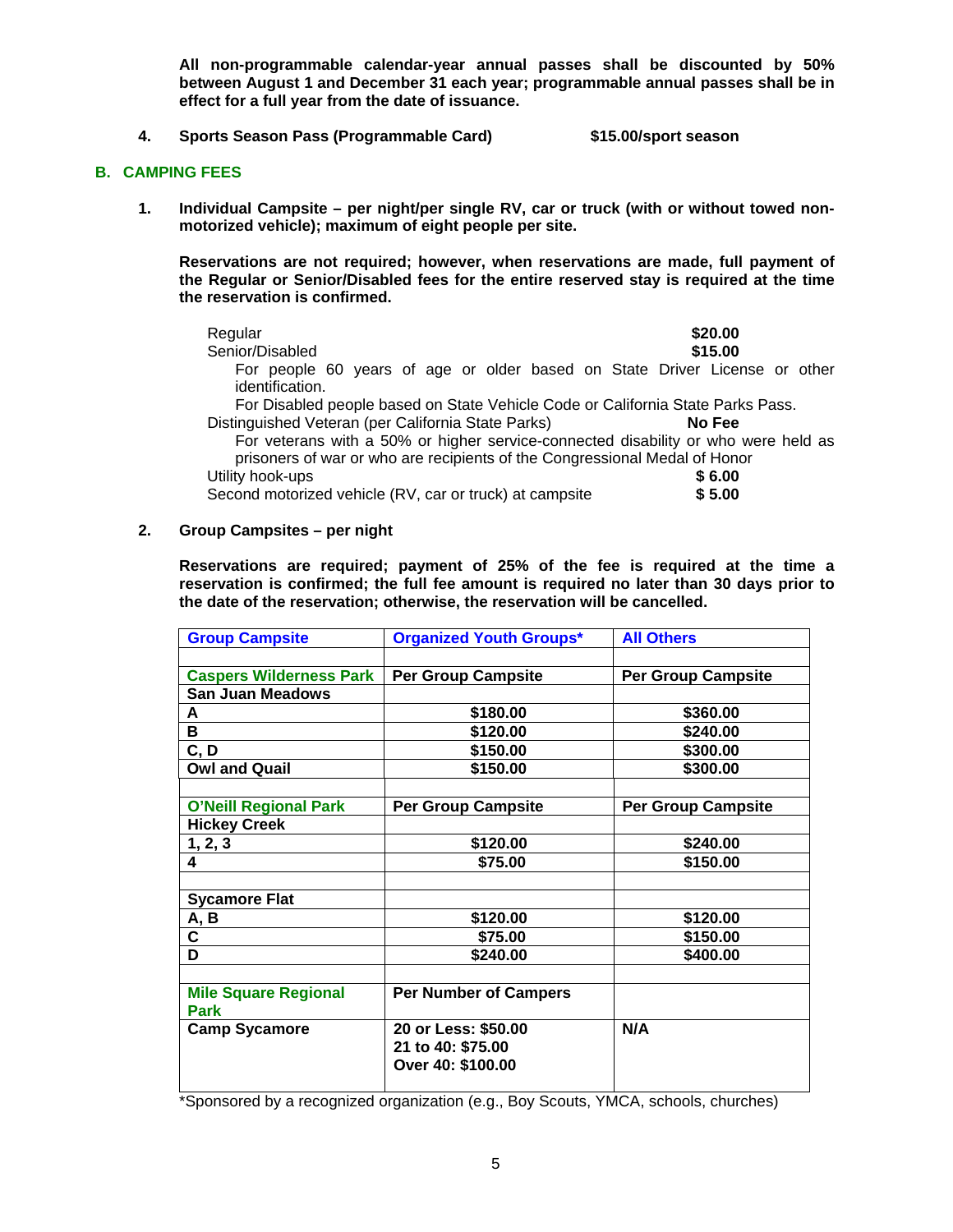#### **3. Miscellaneous**

Each horse **\$3.00/night \$3.00/night** Use of Dump Station by non-camper **1998 1998** Firewood **\$5.00/bundle** 

# **C. FACILITY USE FEES**

**All activities and events that require liability insurance and/or involve the use of any vendors or contract services shall be subject to an OC Parks Permit. The cost of an OC Parks Permit shall be in addition to the applicable fees provided for in this schedule.** 

**1. Group Picnic Areas – use on a reserved basis, per day; full payment must be made at the time reservation is confirmed.** 

The below fees apply only to the private use of group picnic areas for picnics, parties and related activities. Where available, electricity is included. **Use of these areas for public activities and events or for private use exceeding 500 people require an OC Parks Permit (Section IV.D).** 

Picnic Area Capacity

| 100 people or less                     | \$100.00 |
|----------------------------------------|----------|
| 101-200 people                         | \$200.00 |
| 201-300 people                         | \$300.00 |
| 301-400 people                         | \$400.00 |
| 401-500 people                         | \$500.00 |
| Day Camps - Non-profit - Weekdays only | \$25.00  |

**2. Special Reserved Areas – use of an area designated by a Supervising or Senior Park Ranger per a specific request, on a reserved basis, per day; full payment must be made at the time reservation is confirmed.**

| 100 people or less | \$100.00 |
|--------------------|----------|
| 101-200 people     | \$200.00 |
| 201-300 people     | \$300.00 |
| 301-400 people     | \$400.00 |
| 401-500 people     | \$500.00 |

#### **3. Sport Fields – use on a reserved basis**

**Schools** 

| Monday-Friday, 8:00 a.m. to 3:00 p.m.;<br>organized school activities only<br>All other times and days | No Fee<br>\$40.00/field/day                           |
|--------------------------------------------------------------------------------------------------------|-------------------------------------------------------|
| Youth Leagues                                                                                          |                                                       |
| Monday-Friday<br>Saturday and Sunday                                                                   | \$35.00/field/week<br>\$40.00/field/day               |
| All others                                                                                             | \$40.00/field/half day*<br>*before or after 1:00 p.m. |
| Security Deposit                                                                                       | <b>See Section LF</b>                                 |
|                                                                                                        |                                                       |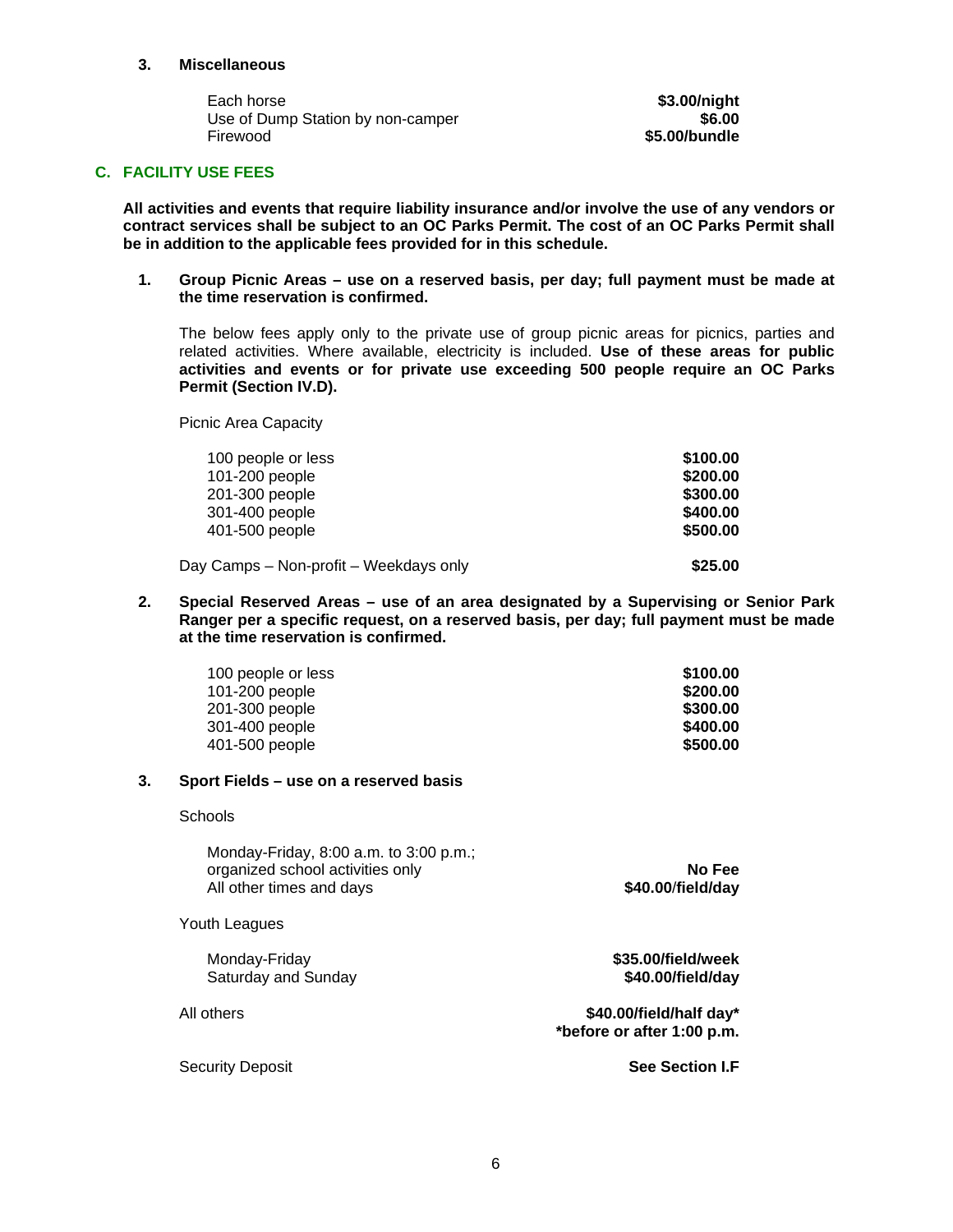#### **4. Miscellaneous**

|    |               | <b>Cross Country Meets</b><br>Dual, league cluster or league championships<br>County-wide or Invitational         | \$100.00<br><b>See Section IV.D</b> |
|----|---------------|-------------------------------------------------------------------------------------------------------------------|-------------------------------------|
|    |               | Amphitheater                                                                                                      | \$15,00/hour                        |
|    |               | O'Neill Regional Park Equestrian Arena<br>Up to Four Hours<br>More than Four Hours                                | \$25.00<br>\$50.00                  |
| D. | <b>MARINE</b> |                                                                                                                   |                                     |
|    | 1.            | <b>Guest Slip Rental (Newport Harbor)</b>                                                                         | \$40.00/day                         |
|    | 2.            | <b>Guest Mooring Rental – Off-Shore (Newport Harbor)</b><br><b>Winter Season</b><br>[November 1 through April 30] | \$15.00/day                         |
|    |               | Summer Season<br>[May 1 through October 31]                                                                       | \$25.00/day                         |

The fees shall be adjusted on January 1 of each year by increases in the Consumer Price Index and rounded to the nearest dollar.

# **3. Guest Mooring Rental – On-Shore (Newport Harbor)**  \$10.00/day

The fees shall be adjusted on January 1 of each year by increases in the Consumer Price Index and rounded to the nearest dollar.

#### **4. Guest Slip and Guest Mooring Length of Stay (Newport Harbor)**

Policies and procedures shall be established by the Sheriff's Department Marine Operations Bureau Commander.

#### **5. Permanent Mooring (Newport Harbor)**

Annual fee shall be the same amount as established and charged by the City of Newport Beach for permanent moorings under the City's jurisdiction.

#### **6. Mooring Inspection – County Tidelands (Newport Harbor) \$91.00/inspection**

The fees shall be adjusted on January 1 of each year by increases in the most recent annual Cost of Living Adjustment factor granted by the Board of Supervisors to the Deputy Sheriff classification and rounded to the nearest dollar.

#### **7. Impounded Vessel (vessel seized due to violation of law)**

Impounded in place: \$150.00 for any part of the first day, and \$50.00 per day thereafter. Towed and impounded: \$200.00 for any part of the first day, and \$50.00 per day thereafter.

Impound days shall be calculated from the date and time of the impound.

#### **8. Found Vessel (vessel adrift or brought to Harbor Patrol by non-owner)**

If, after notification by the Harbor Patrol, the registered owner does not claim the vessel within 72 hours of the notification, a storage charge of \$50.00 per day shall apply.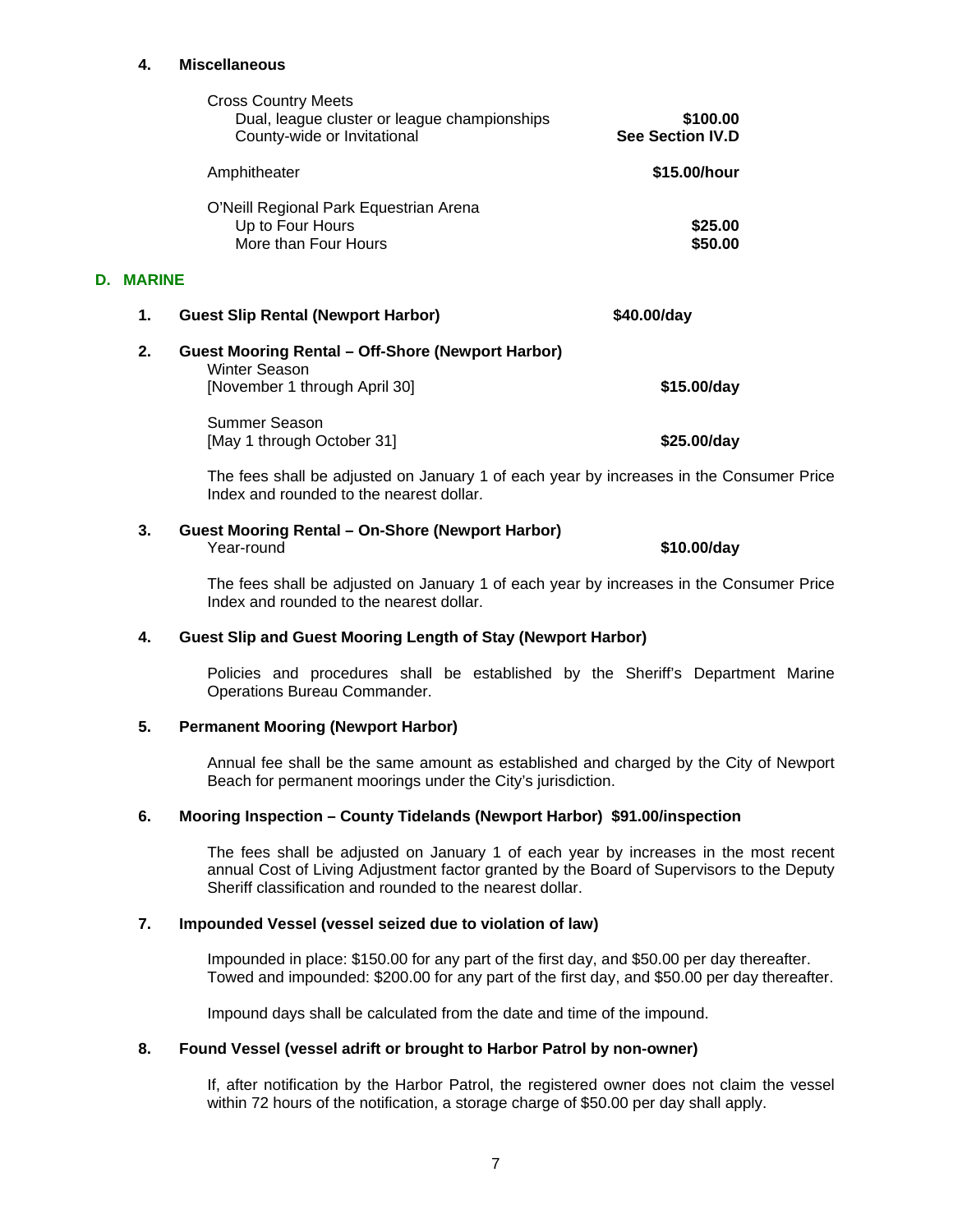#### **9. Valuation of Impounded or Found Vessel**

In cases where the accumulated impound or storage charges exceed the market value of the vessel, the charges levied shall be limited to the market value of the vessel or \$25.00 (whichever is greater), upon submittal to the Harbor Patrol of the following:

For vessels 10 feet or less in size or for human-powered vessels (e.g., kayaks and canoes) 14 feet or less in size: a bill of sale or other evidence of value.

For all other vessels: an appraisal prepared by an independent, licensed boat appraiser. Preparation of the appraisal shall be the sole responsibility of the vessel's registered owner.

#### **E. MISCELLANEOUS**

#### **1. Group Interpretive Programs**

Reservations required **\$2.00/hour/person \$5.00 maximum/person \$30.00 minimum/group** 

#### **2. Group Outreach Programs**

Reservations required **\$25.00/hour \$50.00 minimum/group** 

#### **3. Orange County Zoo**

Age 3 and above **\$2.00** Under 3 **No Fee** 

#### **4. OC Parks Staff-Organized Special Events**

The Director of OC Parks may establish a per participant fee not to exceed \$10.00 per person.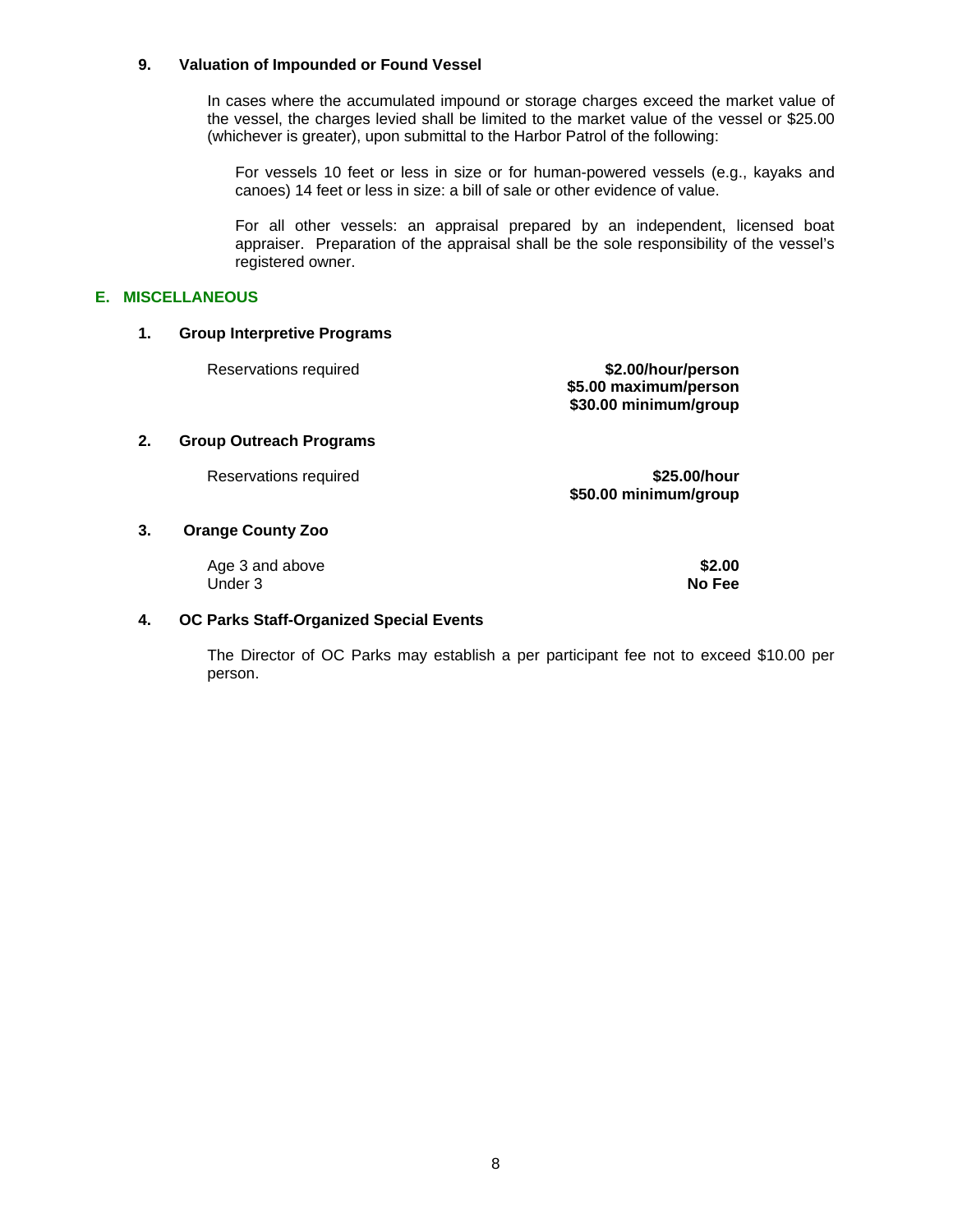# **III. INDIVIDUAL PARK FEES – BY LOCATION – LISTED ALPHABETICALLY**

# **A. OVERVIEW**

#### **1. Policies and Procedures**

Policies and procedures regarding the conduct of the activities subject to this fee schedule, including the type of special events that are permitted, shall be established for each park.

#### **2. Reduced Fees – Non-Profit Organizations/Government Business**

See Section I.B.

#### **3. OC Parks Permit**

All activities and events that require liability insurance and/or involve the use of any vendor or contract services shall be subject to an OC Parks Permit. The cost of an OC Parks Permit shall be in addition to the applicable fees provided for in this schedule.

#### **4. Additional Charges**

The following charges may apply to certain activities and events:

Alcoholic Beverage Fee (Section I.D) Staff Overtime (Section I.E) Security Deposit (Section I.F)

### **B. CASPERS WILDERNESS PARK**

# **Weddings \$200.00/event**

# **C. HERITAGE HILL HISTORIC PARK**

## **Meetings and Special Events**

 **Grounds** (maximum: 150 people)

Up to 50 people **buying the state of the S125.00/four hours \$175.00/eight hours**  51 to 150 people **\$350.00/eight hours** 

#### **Wedding Ceremonies**

 **Grounds** (maximum: 150 people) **and Church** (maximum: 75 people); three-hour minimum without reception; two-hour minimum with reception

| Up to 50 people  | \$50.00/hour  |
|------------------|---------------|
| 51 to 150 people | \$100.00/hour |

#### **Wedding Receptions**

**Grounds** (maximum: 150 people); up to six hours

| Up to 50 people   | \$200.00 |
|-------------------|----------|
| 51 to 100 people  | \$400.00 |
| 101 to 150 people | \$600.00 |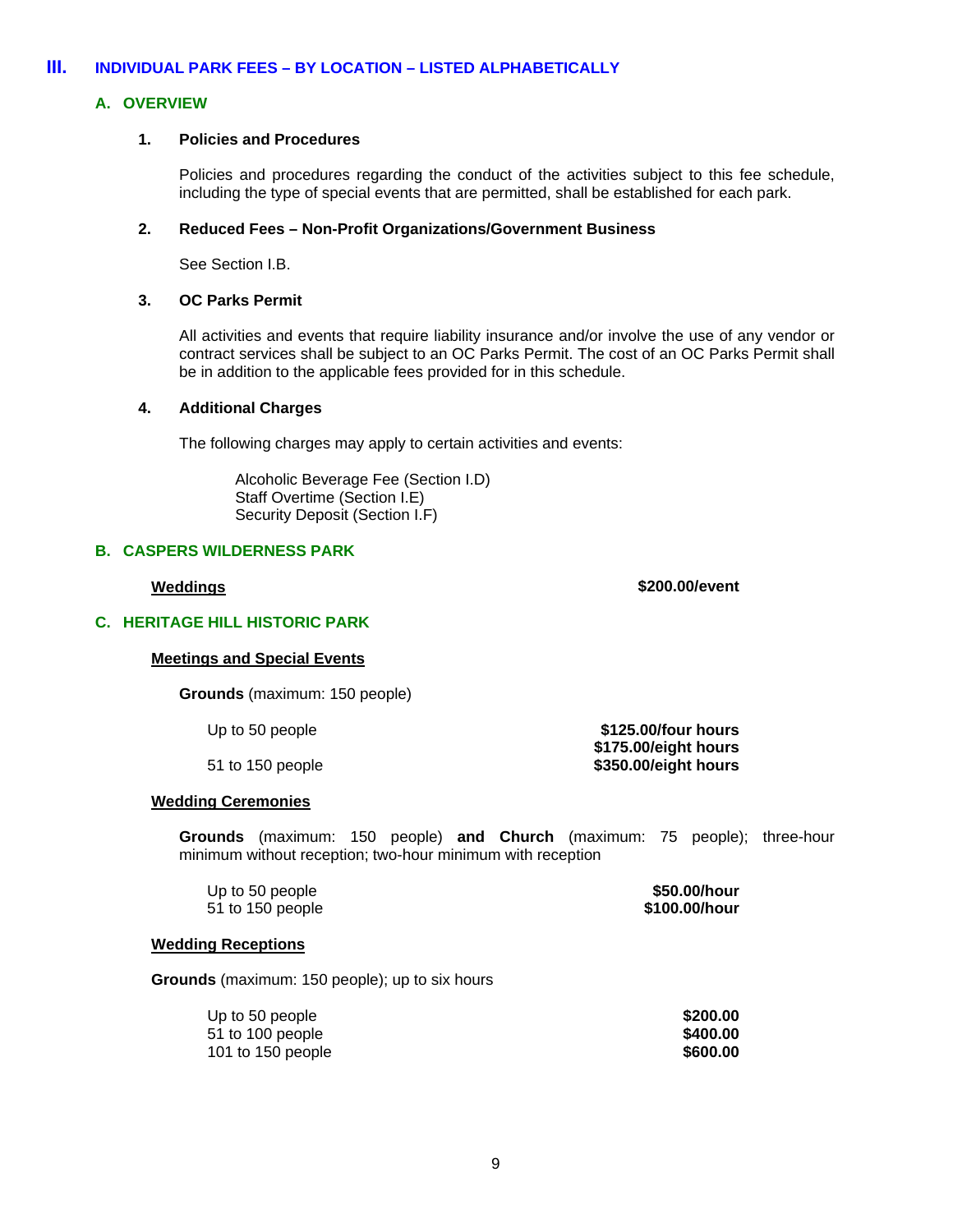# **D. IRVINE RANCH HISTORIC PARK**

#### **Wedding Ceremonies**

**Grounds**; three-hour minimum without reception; two-hour minimum with reception

| Up to 50 people   | \$50.00/hour  |
|-------------------|---------------|
| 51 to 150 people  | \$100.00/hour |
| 151 to 300 people | \$200.00/hour |

#### **Wedding Receptions**

 **Grounds**; up to six hours

| Up to 50 people   | \$200.00 |
|-------------------|----------|
| 51 to 100 people  | \$400.00 |
| 101 to 150 people | \$600.00 |
| 201 to 300 people | \$800,00 |

# **E. KEY RANCH HISTORIC PARK**

# **Special Events (Weddings Permitted)**

#### **Grounds and bride's room**

| Up to 50 people   | \$50.00/hour  |
|-------------------|---------------|
| 51 to 150 people  | \$100.00/hour |
| 151 to 250 people | \$200.00/hour |

# **F. OC SAILING AND EVENTS CENTER (OC DANA POINT HARBOR)**

# **Room Rentals**

#### **Dana Cove Room**

| Non-Profit Organizations/                       |                              |
|-------------------------------------------------|------------------------------|
| Government Business (Section I.B)<br>All Others | \$30.00/hour<br>\$60.00/hour |
|                                                 |                              |

# **Kitchen**

| Non-Profit Organizations/                       |                              |
|-------------------------------------------------|------------------------------|
| Government Business (Section I.B)<br>All Others | \$12.50/hour<br>\$25.00/hour |
|                                                 |                              |

# **Outdoor Patio**

| Non-Profit Organizations/         |              |
|-----------------------------------|--------------|
| Government Business (Section I.B) | No Fee       |
| All Others                        | \$15.00/hour |

# **Pilot House**

| Non-Profit Organizations/         |              |
|-----------------------------------|--------------|
| Government Business (Section I.B) | \$20.00/hour |
| All Others                        | \$40.00/hour |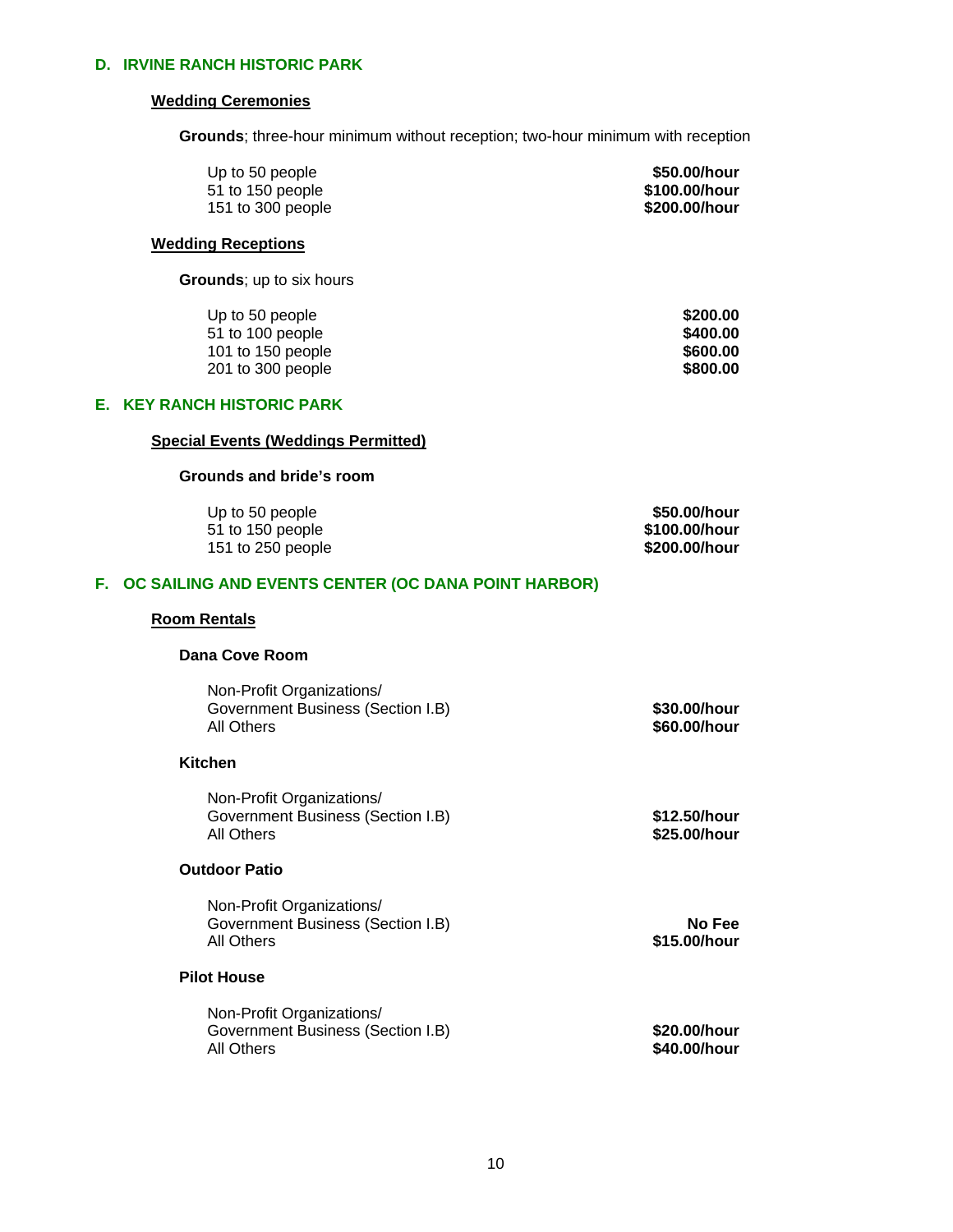# **Boat House**

| Non-Profit Organizations/<br><b>Government Business (Section I.B)</b><br>All Others                                    | \$30.00/hour<br>\$60.00/hour                    |
|------------------------------------------------------------------------------------------------------------------------|-------------------------------------------------|
| <b>Class Room</b>                                                                                                      |                                                 |
| Non-Profit Organizations/<br>Government Business (Section I.B)<br>All Others                                           | \$12.50/hour<br>\$25.00/hour                    |
| <b>Storage Fees</b>                                                                                                    |                                                 |
| At slips<br>Boats - up to 16 ft. in length<br>Boats - over 16 ft. in length<br>On land                                 | \$0.50/ft./month<br>\$1.00/ft./month            |
| <b>Boats</b><br><b>Trailers</b><br><b>Miscellaneous</b>                                                                | \$10.00/month<br>\$10.00/month<br>\$10.00/month |
| <b>Guest Boat Docking</b>                                                                                              |                                                 |
| In conjunction with room rentals only                                                                                  | \$25.00/hour                                    |
| <b>Fundraising</b>                                                                                                     |                                                 |
| In conjunction with room rentals and boat slips only<br>Non-Profit Organizations/<br>Government Business (Section I.B) | \$15.00/hour                                    |
| <b>G. OLD ORANGE COUNTY COURTHOUSE</b>                                                                                 |                                                 |
| <b>Special Events (Weddings Permitted)</b>                                                                             |                                                 |
| <b>Department One Courtroom</b><br>Non-Profit Organizations/<br>Government Business (Section I.B)<br><b>All Others</b> | \$300.00/event<br>\$600.00/event                |
| <b>Museum Exhibit Gallery</b><br>Non-Profit Organizations/<br>Government Business (Section I.B)<br><b>All Others</b>   | \$300.00/event<br>\$600.00/event                |
| <b>Jury Room</b><br>Non-Profit Organizations/                                                                          |                                                 |
| Government Business (Section I.B)<br>All Others                                                                        | \$100.00/event<br>\$200.00/event                |
| <b>Main Staircase/Lobby</b><br>Non-Profit Organizations/<br>Government Business (Section I.B)<br><b>All Others</b>     | \$150.00/event<br>\$300.00/event                |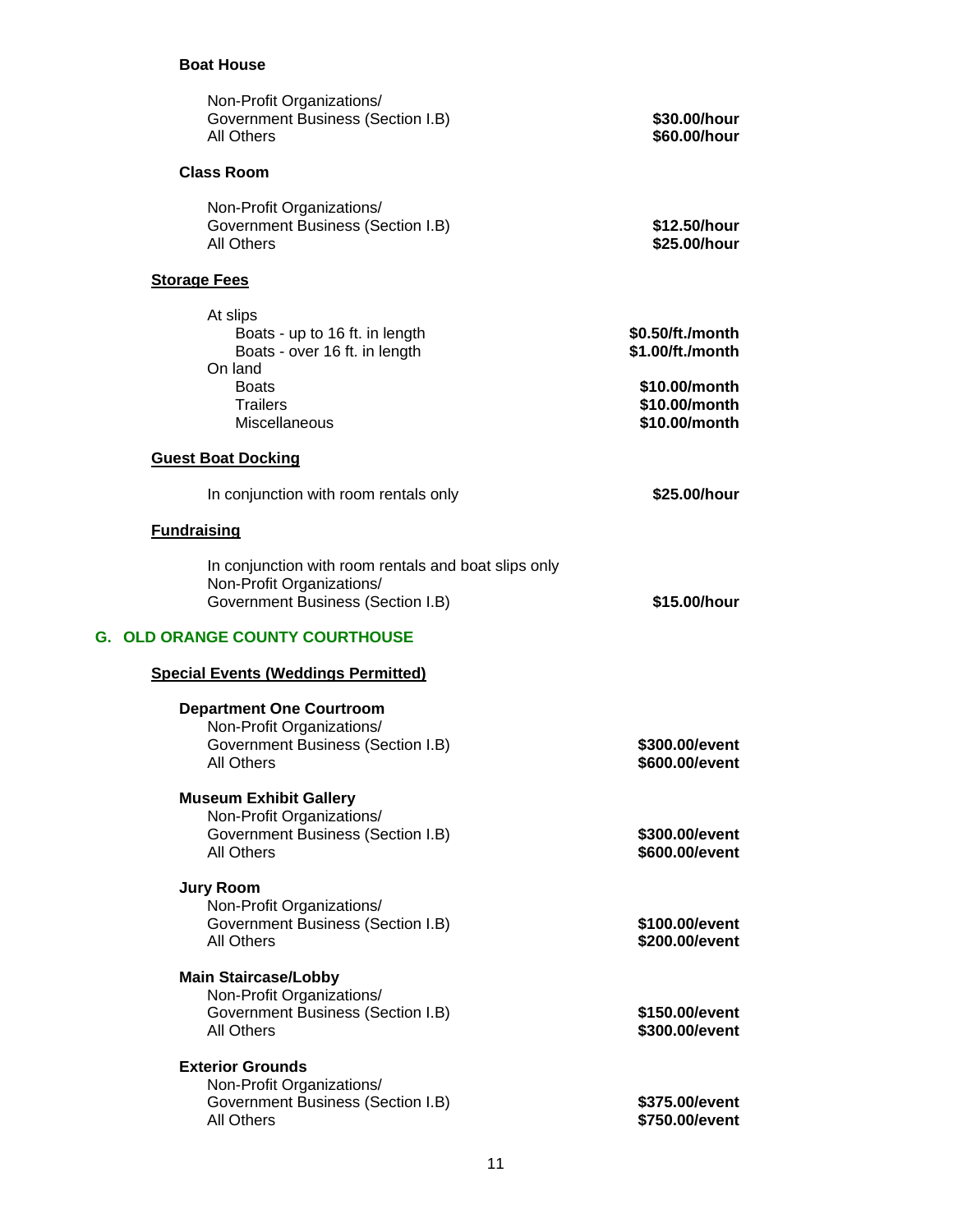|      | Wedding Ceremony - Same Day as Issuance of Marriage License                                 |                                                                  |  |
|------|---------------------------------------------------------------------------------------------|------------------------------------------------------------------|--|
|      | <b>Department One Courtroom</b>                                                             | \$25/hour*<br>*space-available basis only; no reservations       |  |
| Н. . | <b>O'NEILL REGIONAL PARK</b>                                                                |                                                                  |  |
|      | <b>Meetings</b>                                                                             |                                                                  |  |
|      | Conference Center (maximum: 75 people)                                                      |                                                                  |  |
|      | Up to Four Hours<br>More than Four Hours<br>Instructional classes (Section IV.E) – per hour | \$150.00<br>\$300.00<br>\$15.00                                  |  |
|      | <b>Weddings</b>                                                                             | \$200.00/event                                                   |  |
| L.   | <b>SALT CREEK BEACH</b>                                                                     |                                                                  |  |
|      | <b>Special Events (Weddings Permitted)</b>                                                  |                                                                  |  |
|      | <b>North Shore Special Event Area</b>                                                       |                                                                  |  |
|      | Up to 150 people<br>151 to 250 people<br>251 to 500 people<br>Over 500 people               | \$125.00/hour<br>\$225.00/hour<br>\$400.00/hour<br>\$600.00/hour |  |
|      | <b>Surfing Contests</b>                                                                     |                                                                  |  |
|      | Location to be determined by OC Parks staff                                                 | \$300.00/day                                                     |  |
| J.   | <b>SANTIAGO OAKS REGIONAL PARK</b>                                                          |                                                                  |  |
|      | <b>Meetings</b>                                                                             |                                                                  |  |
|      | Conference Center (maximum: 150 people)                                                     |                                                                  |  |
|      | Up to Four Hours<br>More than Four Hours                                                    | \$150.00<br>\$300.00                                             |  |
|      | <b>Wedding Ceremonies</b>                                                                   |                                                                  |  |
|      | East patio and lawn and bride's room (maximum: 150 people)                                  |                                                                  |  |
|      | August through April<br>May through July                                                    | \$300.00/event<br>\$450.00/event                                 |  |
|      | <b>Wedding Ceremonies and Receptions</b>                                                    |                                                                  |  |
|      | East patio and lawn, bride's room and conference center (maximum: 150 people)               |                                                                  |  |
|      | August through April<br>May through July                                                    | \$800.00/event<br>\$1,200.00/event                               |  |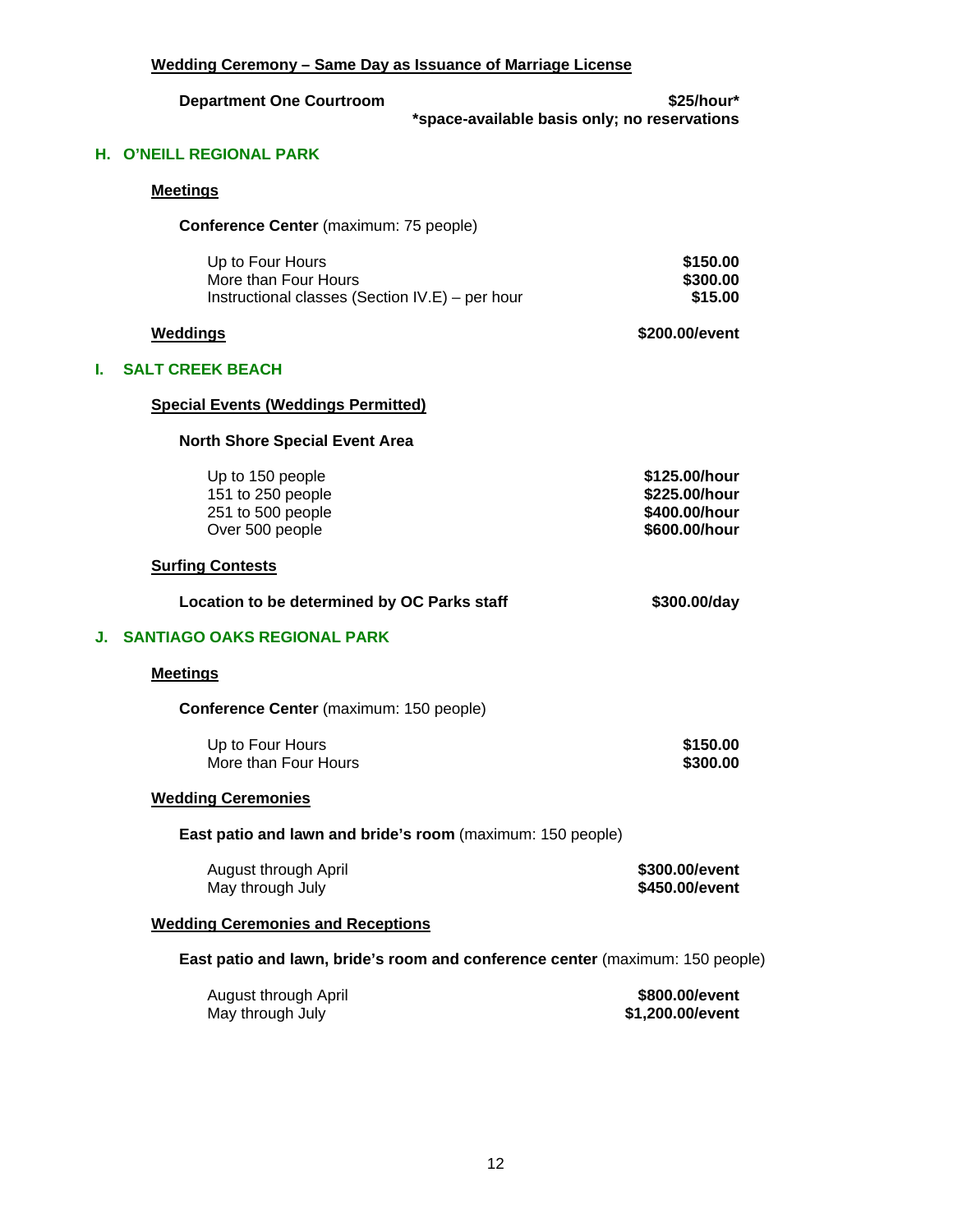# **K. UPPER NEWPORT BAY NATURE PRESERVE – PETER AND MARY MUTH INTERPRETATIVE CENTER**

# **Special Events (Weddings Not Permitted) – after Center hours**

 **Entire Facility** (includes exhibit hall, theater, library and patio; maximum: 250 people),

| \$1,500.00/event<br>\$3,000.00/event | Non-Profit Organizations/<br>Government Business (Section I.B)<br><b>All Others</b> |
|--------------------------------------|-------------------------------------------------------------------------------------|
|                                      | Patio only (maximum: 250 people)                                                    |
| \$500.00/event<br>\$1,000.00/event   | Non-Profit Organizations/<br>Government Business (Section I.B)<br><b>All Others</b> |
|                                      | Meetings/Community activities - after Center hours                                  |
|                                      | <b>Theater</b> (maximum 75 people)                                                  |
| \$50.00/hour<br>\$100.00/hour        | Non-Profit Organizations/<br>Government Business (Section I.B)<br><b>All Others</b> |
|                                      | Library (maximum: 30 people)                                                        |
| \$50.00/hour<br>\$100.00/hour        | Non-Profit Organizations/<br>Government Business (Section I.B)<br><b>All Others</b> |
|                                      | <b>Meetings/Community activities - during Center hours</b>                          |
|                                      | Library (maximum: 30 people)                                                        |
| \$25.00/hour<br>\$50.00/hour         | Non-Profit Organizations/<br>Government Business (Section I.B)<br>All Others        |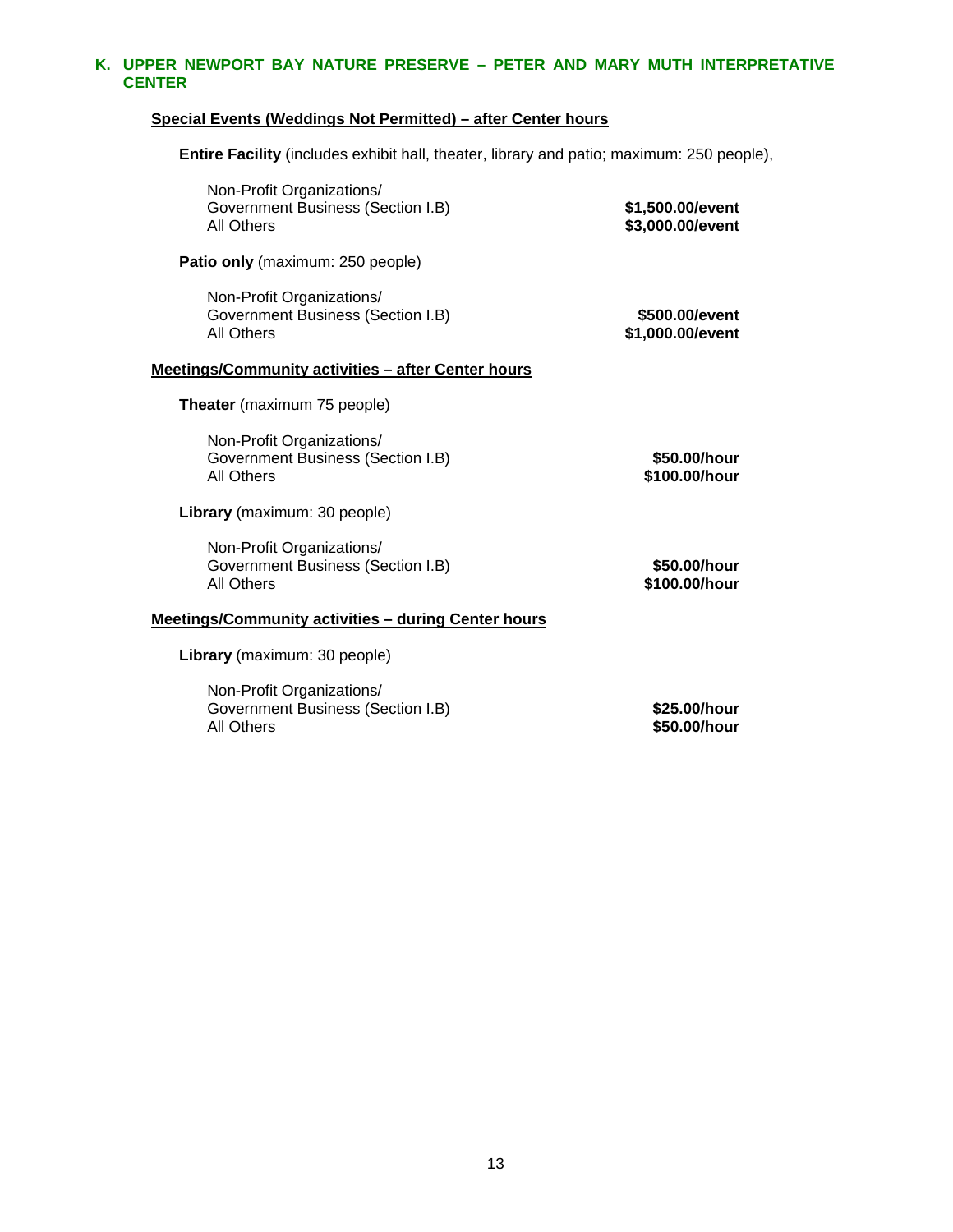# **IV. OC PARKS PERMIT FEES**

# **A. PROOF OF INSURANCE**

**Proof of insurance shall be required for all OC Parks Permits.** 

### **B. NON-REFUNDABLE FILING FEE**

 **\$75.00 of each fee in this Section shall constitute a non-refundable filing fee.** 

# **C. ACTIVITIES OR EVENTS SUBJECT TO FACILITY USE FEES (SECTION II.C) OR INDIVIDUAL PARK FEES (SECTION III)**

|    | $\mathbf{1}$ . | Two or fewer vendors or contract services                                                                            | \$75.00                        |
|----|----------------|----------------------------------------------------------------------------------------------------------------------|--------------------------------|
|    | 2.             | Each additional vendor or contract services                                                                          | \$25.00                        |
| D. |                | OTHER ACTIVITIES OR EVENTS NOT SPECIFICALLY IDENTIFIED IN THIS SECTION                                               |                                |
|    | 1.             | <b>Subject to Fee Exemption (Section I.A)</b>                                                                        | No Fee                         |
|    | 2.             | Routine, Riders to existing OC Parks Permits or<br><b>Non-Profit Organizations/Government Business (Section I.B)</b> | \$75.00                        |
|    | 3.             | Up to 100 participants                                                                                               | \$200.00                       |
|    | 4.             | 101 to 250 participants                                                                                              | \$400.00                       |
|    | 5.             | 251 to 500 participants                                                                                              | \$600.00                       |
|    | 6.             | <b>Over 500 Participants or Unique</b>                                                                               | Case-by-case basis             |
| E. |                | <b>INSTRUCTION</b>                                                                                                   |                                |
|    | 1.             | <b>One-Time Instruction</b>                                                                                          | \$100.00/day/OC Parks facility |

**2. Tennis Lessons \$5.00/hour/tennis court** 

# **Minimum \$100.00/month/OC Parks facility**

# **3. Other Instruction**

15 or fewer participants/per session or per day, whichever is greater **\$10.00/hour/OC Parks facility Minimum \$100.00/month/OC Parks facility** 

16 to 35 participants/per session or per day, whichever is greater **\$20.00/hour/OC Parks facility** M**inimum \$200.00/month/OC Parks facility** 

Over 35 participants/per session or per day, whichever is greater **Case-by-case basis** 

# **F. PHOTOGRAPHY**

- **1. Commercial Filming and Still Photography are subject to fees established by Board of Supervisors Resolution No. 91-770B.**
- **2. Commercial Portrait Photography is subject to Board of Supervisors Resolution No. 98- 121.**